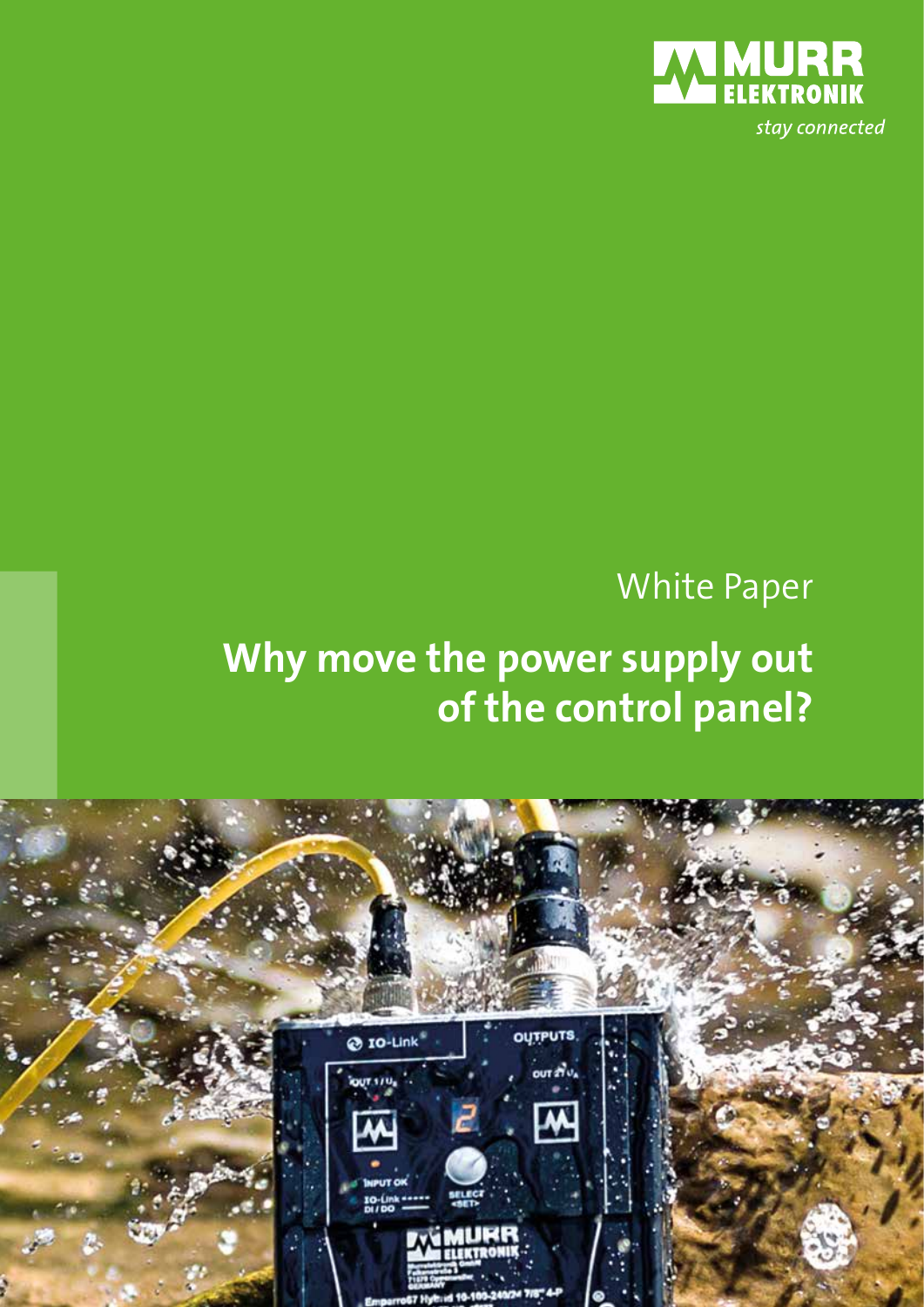

### **Automation Trends**

Increased desire to relocate power sources to the field

**Increasingly, industries are moving their power supplies into the field. Decentralized automation components like Murrelektronik's Emparro67 switch-mode power supplies offer significant advantages when they are moved from the cabinet to the field including significantly faster installation, comprehensive IO-Link diagnostic options and the ability to use smaller control cabinets with lower cooling requirements.**

In the past, industrial components were almost exclusively installed in large, centrally located control cabinets. This has not always proven to be the best solution. Over the past decade as the desire for more flexibility and higher efficiency has grown, more and more manufacturers have recognized that there is enormous potential in the optimizing, modularization and decentralization of key components.

By dividing machines and systems into smaller units, many control cabinet components can be placed closer to the process. The introduction of decentralized units also means that they can be assembled, tested and operated as modular subsystems which simplifies processes like commissioning and maintenance.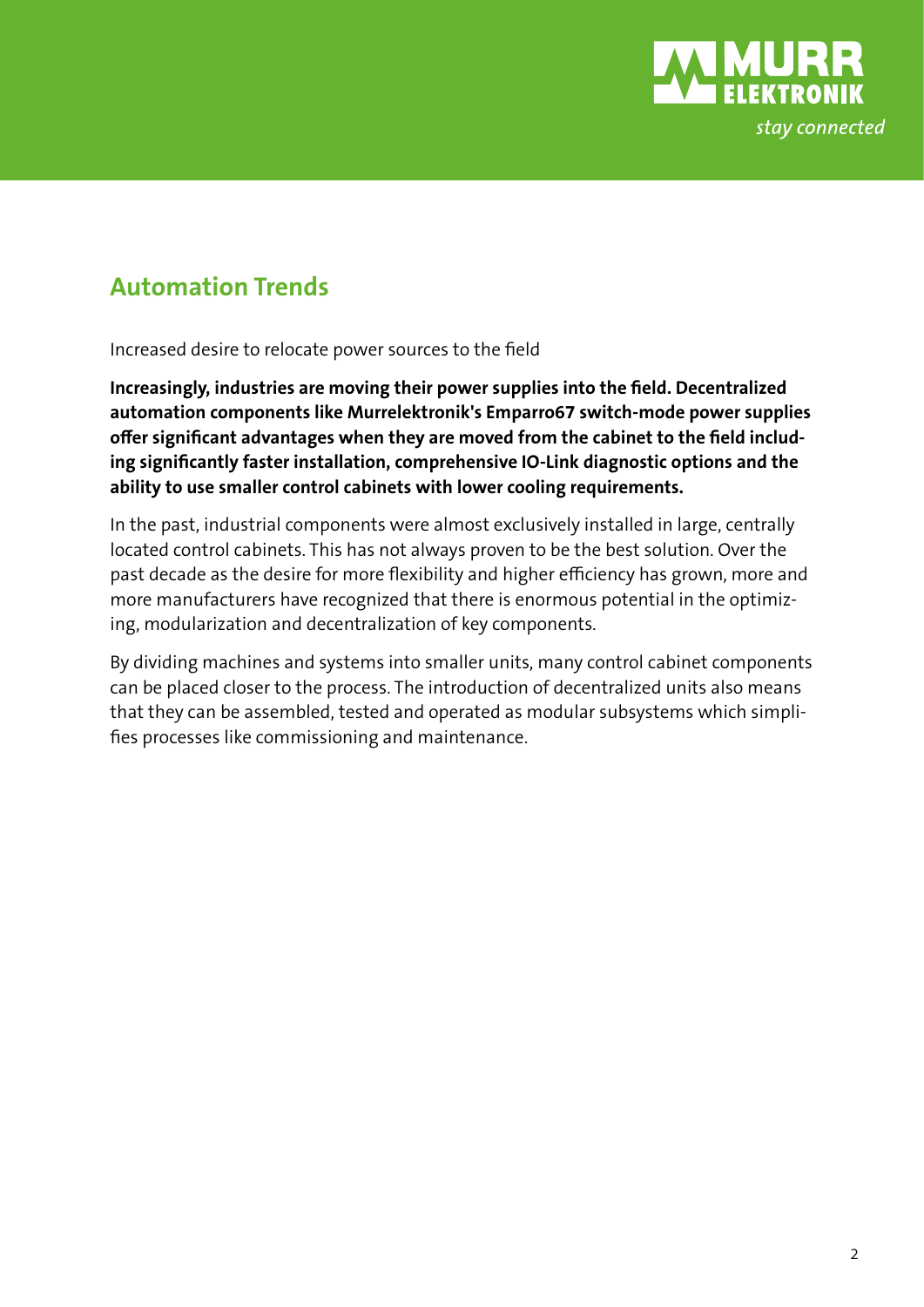

This idea makes it relatively inexpensive to add on, retrofit, move or update systems without having to change the overall application concept. Previously, switch-mode power supplies were found almost exclusively in the control cabinet, now they can be shifted to the machine environment. The closer the power supply is to the point-ofload, i.e. the consumer, the lower the line losses.

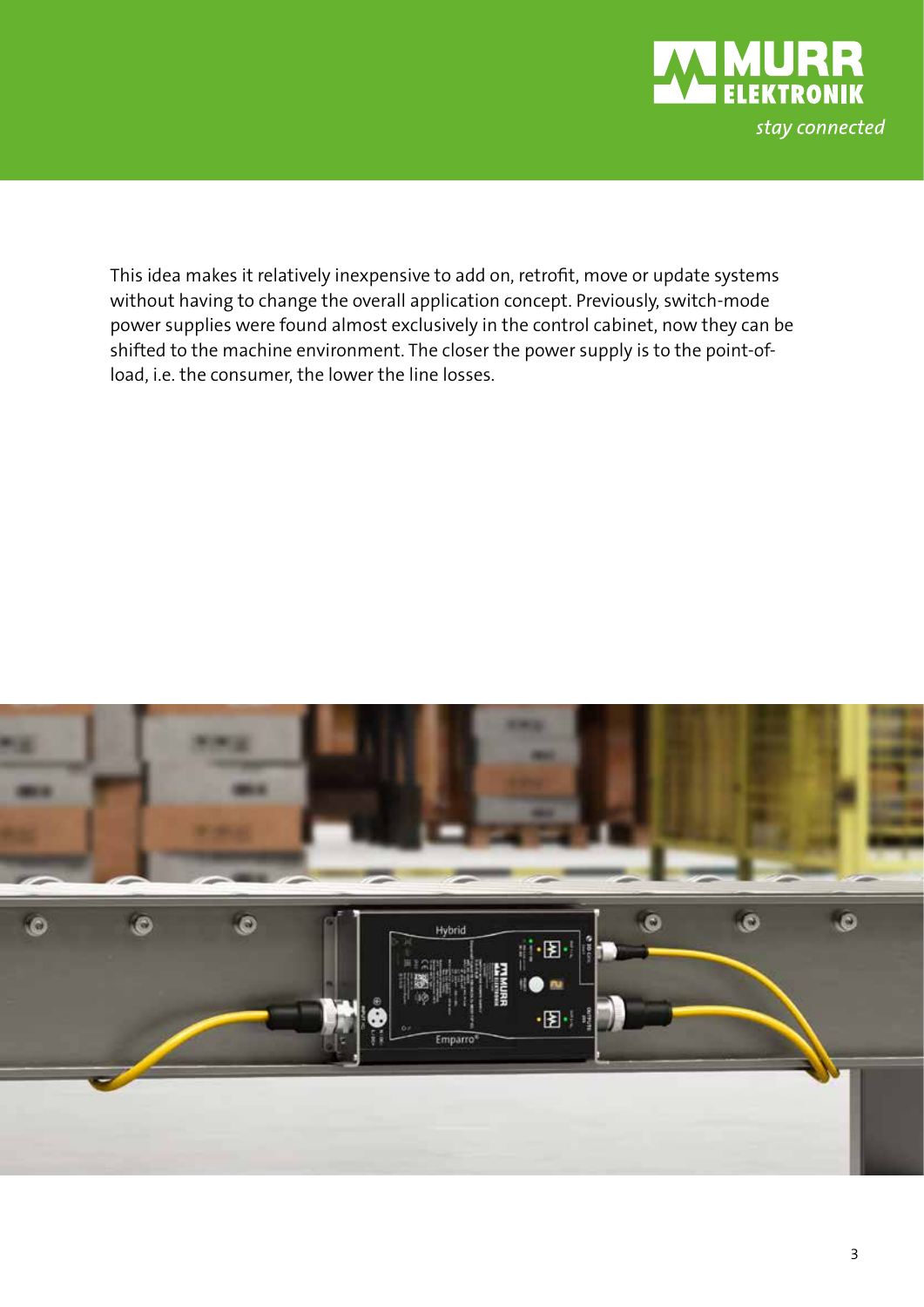

### **Murrelektronik – Your Decentralization Expert**

For decades, Murrelektronik's experts have been dealing with the question of how electrical machine installation can be designed and implemented as economically and efficiently as possible. Decentralization, i.e. the relocation of systems from a central point directly to the process in the machine or plant, has proven to be a particularly valuable part in this process.



With decentralization, control cabinet components can be kept to a minimum. In return, systems can be mounted directly in the field, which significantly reduces installation, maintenance and diagnostic costs.

For many years, Murrelektronik customers have been using IP67 rated (water- and dustproof) IO systems in the field in a wide variety of applications. As an industry leader, Murrelektronik has brought those same advantages to the world of industrial power supplies. The Emparro67 series power supplies offer important advantages to the user: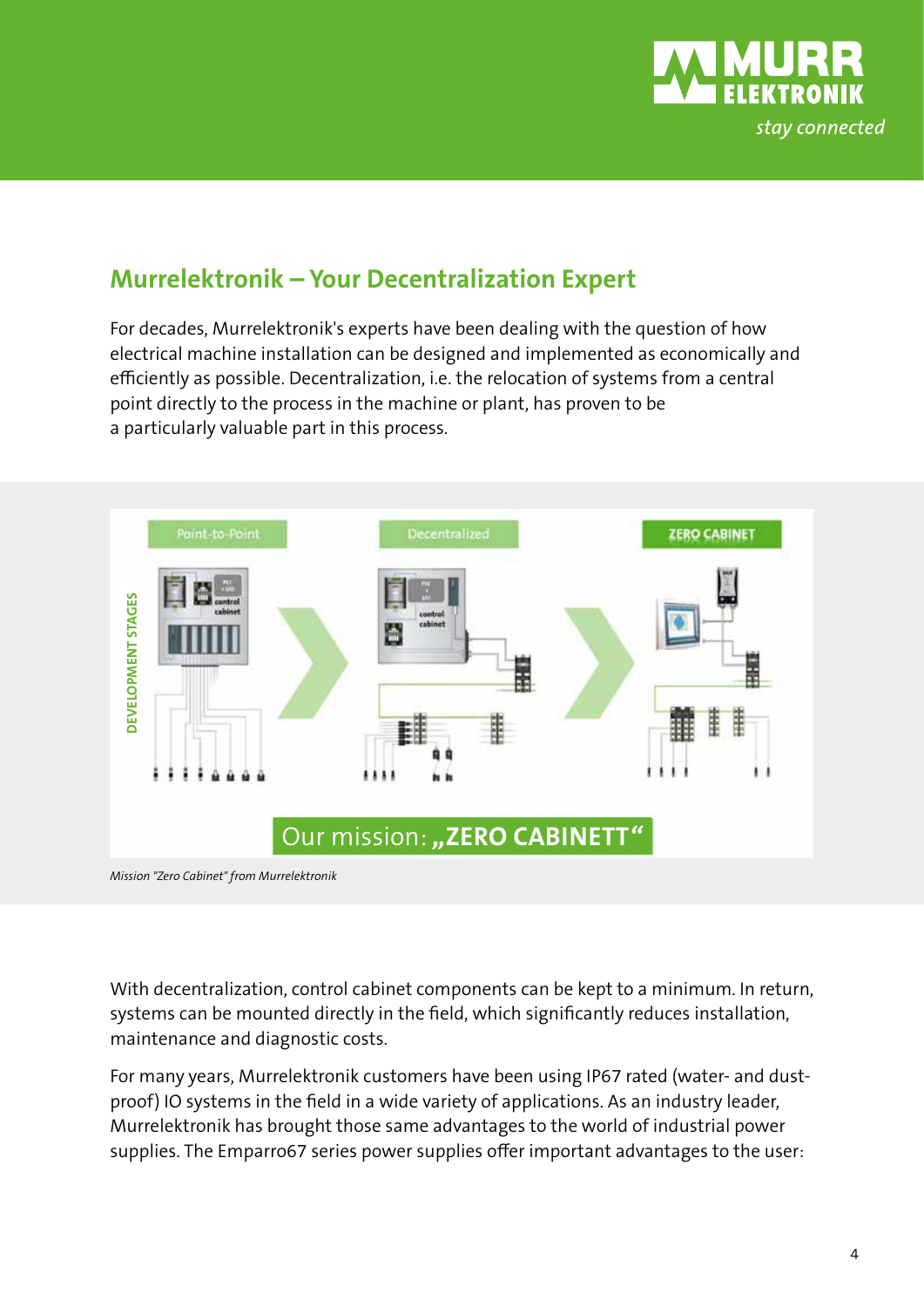

- The mains voltage is converted directly at the load into DC-voltage. This minimizes energy losses.
- Field mounting allows control cabinets to be smaller and have a lower cooling requirement.
- Installation time can be reduced by up to 70% as compared to conventional power supplies thanks to M12 and Mini (7/8") ports.
- An IO-Link interface enables collection of extensive diagnostic data as well as lifetime monitoring and predictive maintenance.



*Control cabinet with classic installation technology* 



*Modern machine installation: The control cabinet with minimum space requirement, components are installed decentrally on standardized modules*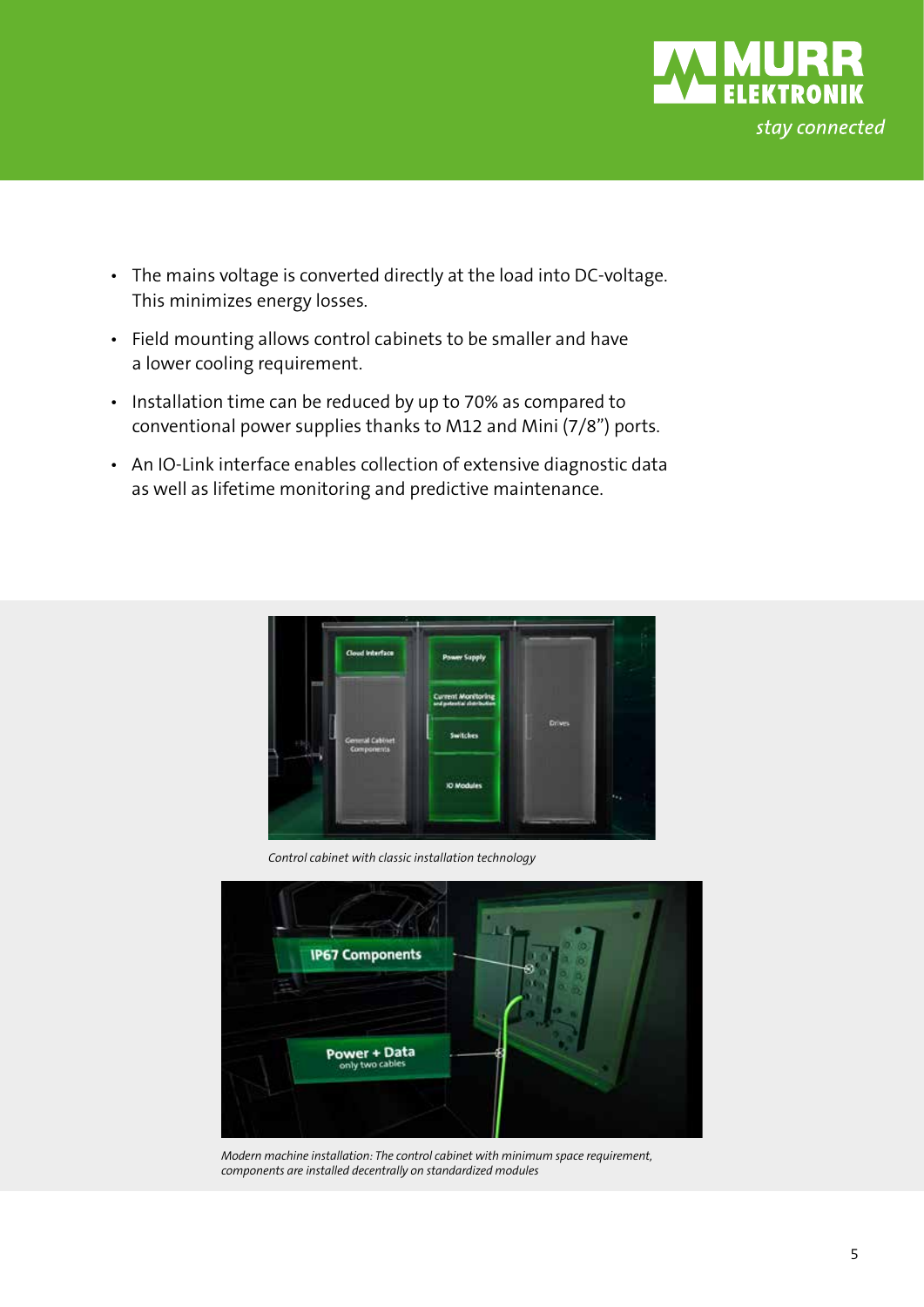

### **Control cabinet or outsource to the field?**

In industrial applications, most of the functions, such as control, load circuit monitoring or power supply, are located in a central place, usually a large control cabinet. To make the application more flexible and to relocate individual functions modularly to the point-of-load, there are different ways of outsourcing into the field.

One option is a small terminal box to house the IP20 switch-mode power supplies. In this option the corresponding components are mounted in a small terminal box and placed as close as possible to the load.

Another much more efficient option is to use the power supply itself to provide short-circuit and overload protection. Here, an IP67 switch-mode power supply is mounted in the field. Additionally money on housings and mounting material can be saved.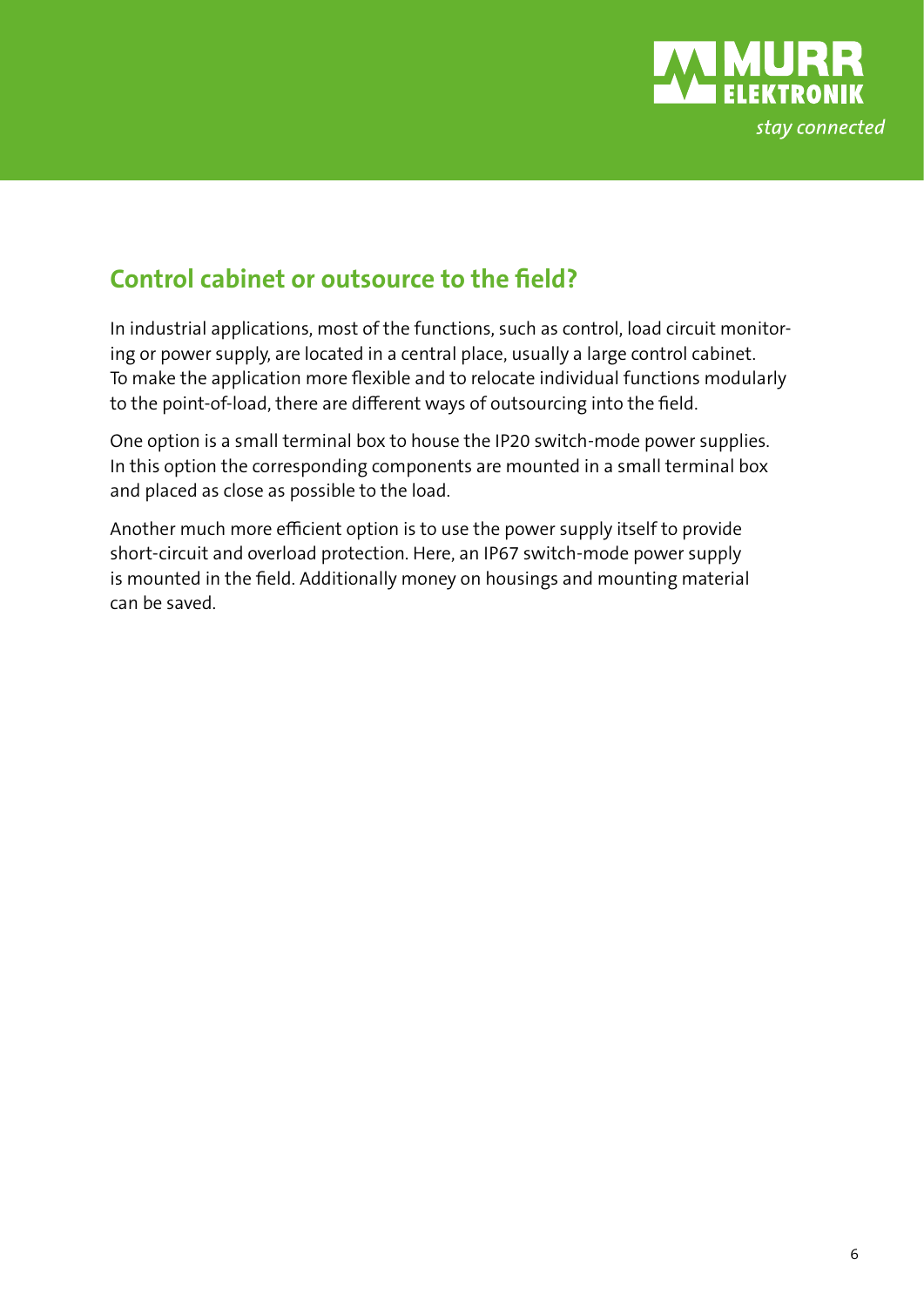

#### **Cost Comparison: Terminal Box vs. Decentralized Power Supply**



**1** Optional control interface connector **(7000-13521-9020020)** | **2** Installation inside of enclosure **(30 minutes @ 50€/h)**

**6** Output connector (7/8'') **(7000-78361-9770020)**

**<sup>3</sup>** Cabinet wires, Din-Rail, screws etc. | **4** Terminal block | **5** Input connector (7/8') **(Binder 09-2447-320-03)**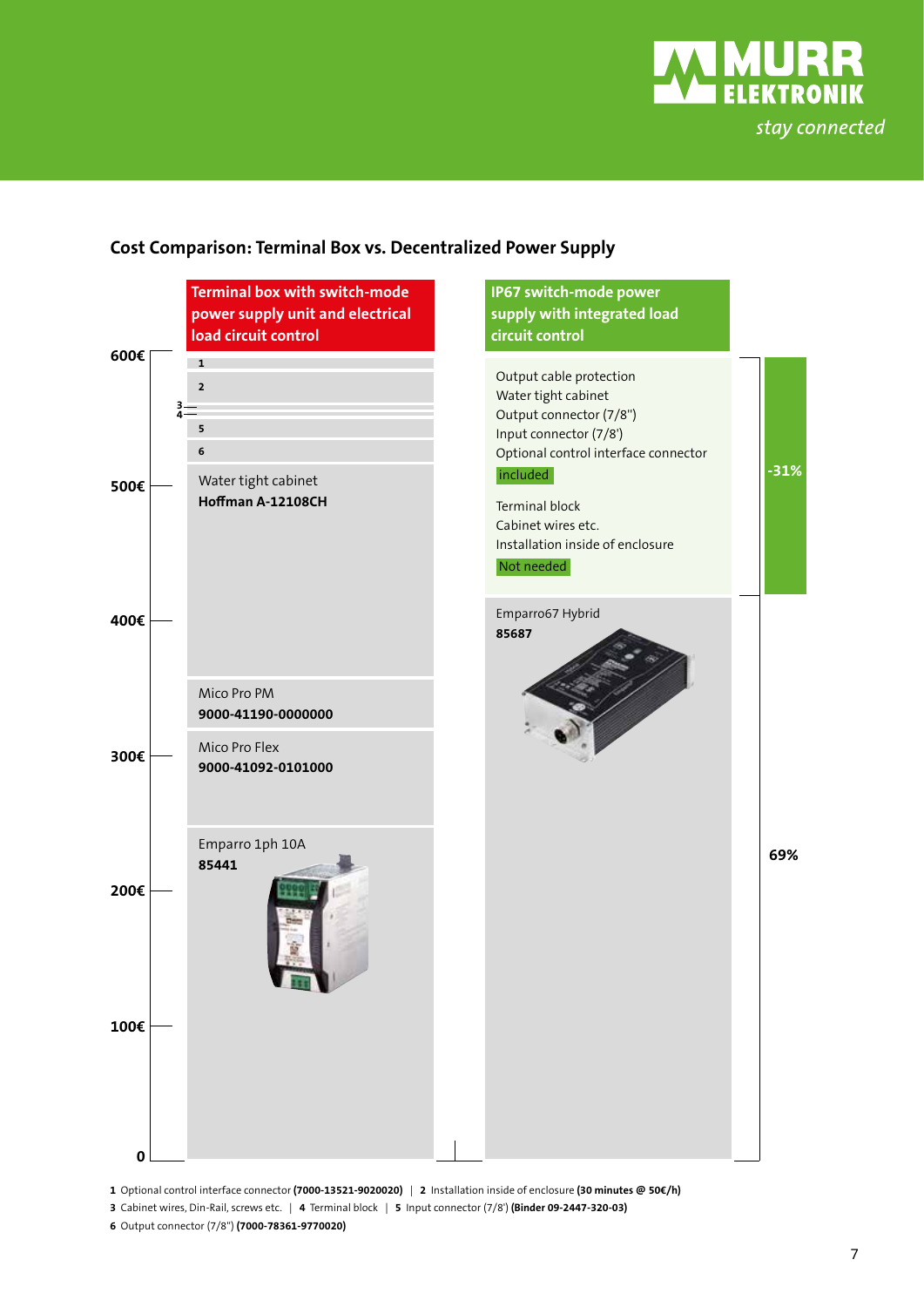

With increasing pressure to lower costs on installations, the approximately 30% savings that can be achieved can be a significant competitive advantage. In addition, space plays an important role when using a power supply. It has an influence on the size of the application as well as the thermal behavior and thus on the service life and maintenance costs.



Thanks to the compact design, the use of IP67 switch mode power supplies saves approx. 93% over a terminal box.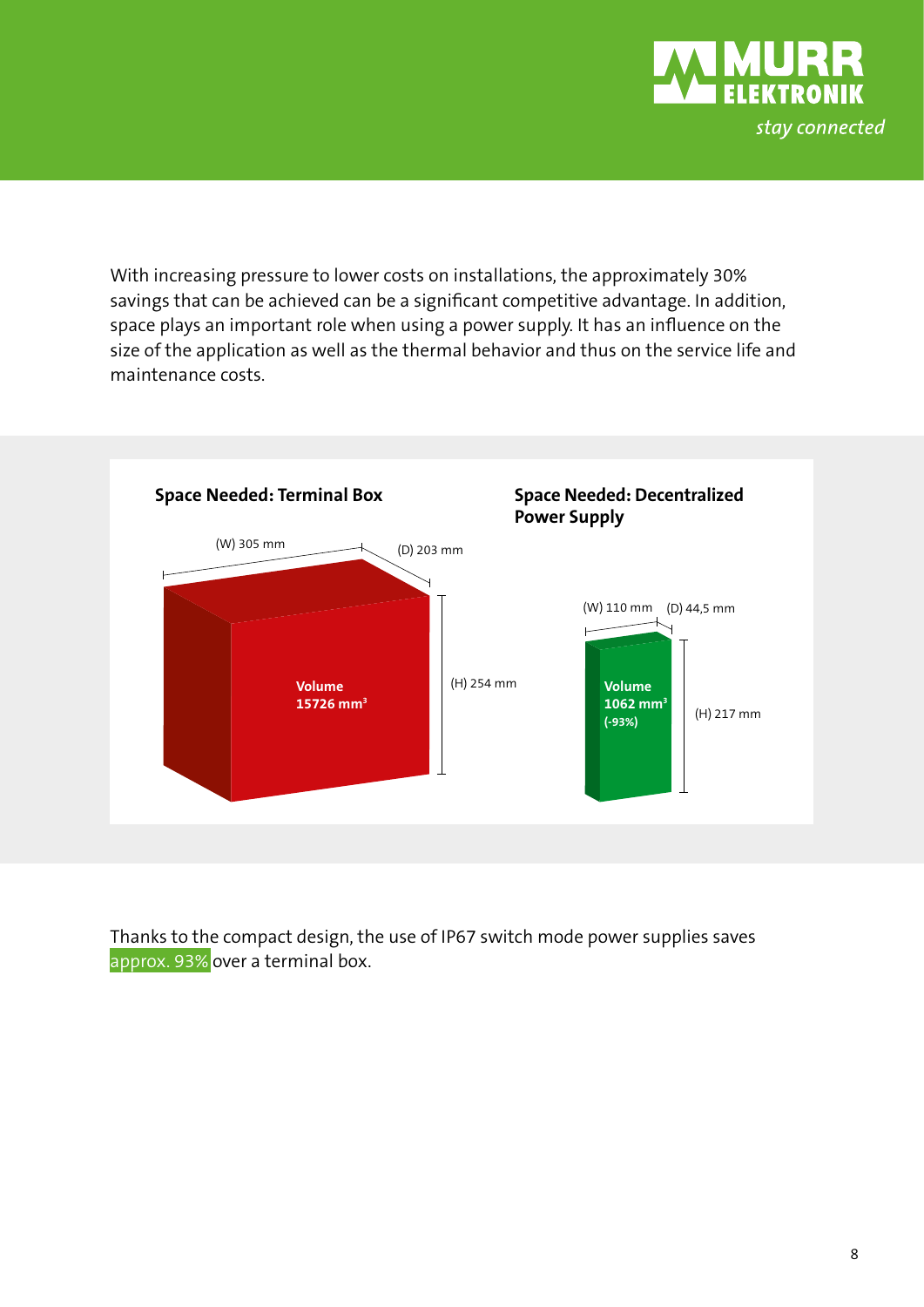

### **Meet cooling and communication requirements**

#### **Heat concept**

The power components installed in a control cabinet cause loss during operation which must be dissipated in the form of heat. Increased cabinet temperatures can lead to power losses and premature component aging. Therefore, you have to include heat dissipation when designing control cabinets.

With decentralized power supplies, heat dissipation is not a problem. The main problem of trapped heat is removed from the equation along with the cabinet and derating is usually not necessary. Since the power supply is located outside a housing, the heat is more easily dissipated. At the same time, a smaller, and less expensive, control cabinet can be used for the PLC, drives and other components. Another plus is a lower cooling requirement as well as longer service life and lower operating costs (e.g. electricity costs for air conditioning units). Decentralized power supplies with their wide temperature range offer maximum availability especially in summer, when hot temperatures in non-air-conditioned applications can often lead to forced power supply shutdowns.



*Comparison: Emparro67 heat emmision vs. standard power supply*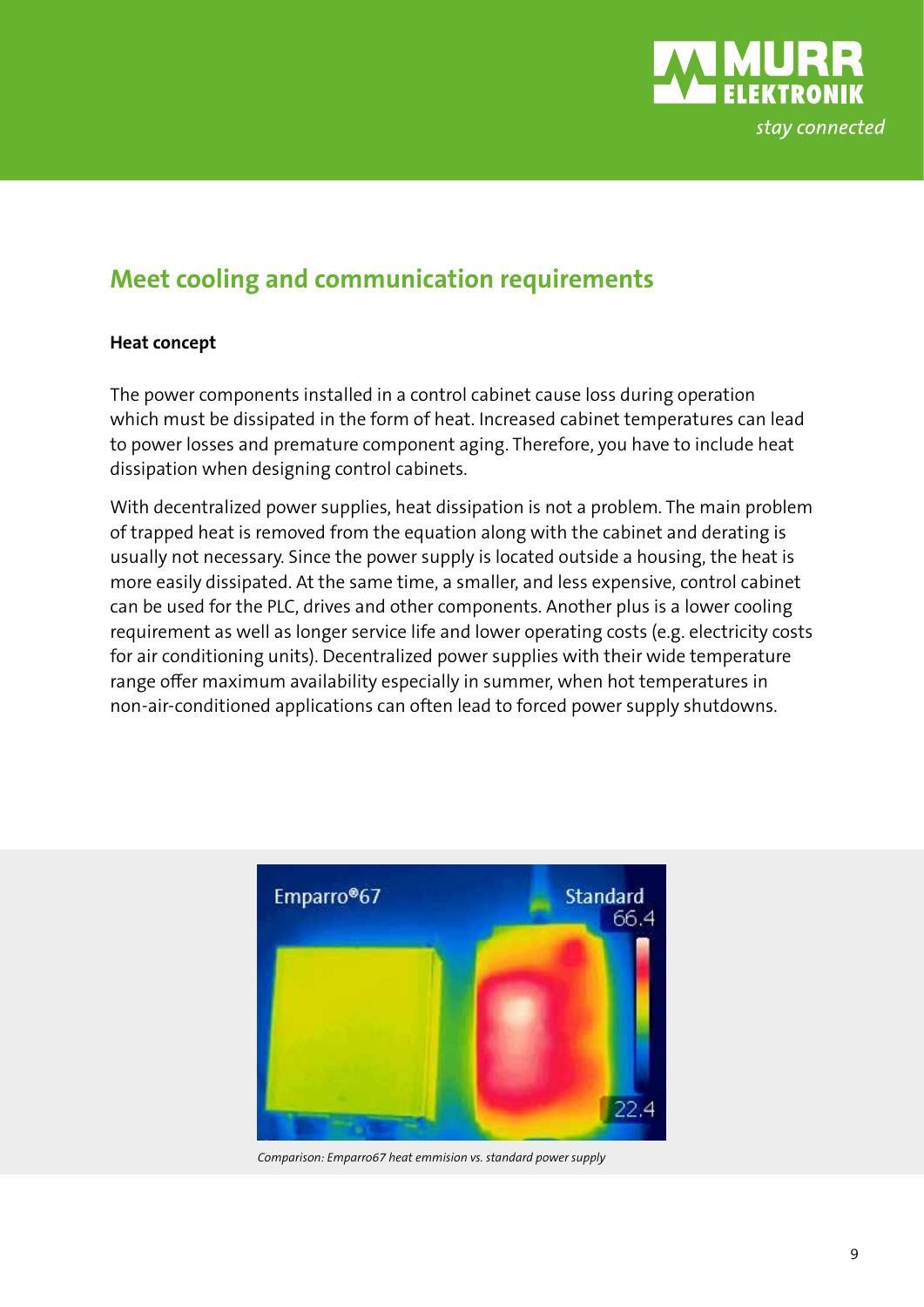

#### **Communication and Diagnostics**

The Emparro67 Hybrid power supply enables extensive and transparent communication for connection to the control system thanks to its IO-Link interface. This power supply can communicate as an IO-Link device with a higher-level IO-Link master for diagnostic and maintenance purposes. It has functions for preventive maintenance and provides device status information via various diagnostics. For example, when the PSU reaches the end of its lifetime, it sends an alarm. So it can be replaced during the next maintenance cycle. Unplanned and expensive downtimes can be avoided.

Further information, such as power-on processes, internal fuse tripping or current values can be read in real time via the IO-Link interface and evaluated using appropriate software. This makes power supplies with the IO-Link an important component for Industry 4.0.

Highly visible status LEDs are installed on the power supply to **inform the user of status and other diagnostic messages**. If, on the other hand, you use an IP20 power supply in a housing, access to optical diagnostic information is difficult. To get the same information from an IP20 power supply, you either have to open the control cabinet or use a stack light.

While LEDs allow you to see, at a glance, the operating status of a power supply, it makes more sense to be able to monitor load circuits by channel. Emparro67 Hybrid has an **integrated 24V DC load circuit monitoring (short circuit and overload protection or "MICO function") on two channels**. This allows sensors, actuators and the fieldbus module supply to be monitored electronically. It also increases machine availability, as current paths are switched off channel by channel in the event of a fault. The status of each channel is shown via a status LED on the device so responses can be made as needed.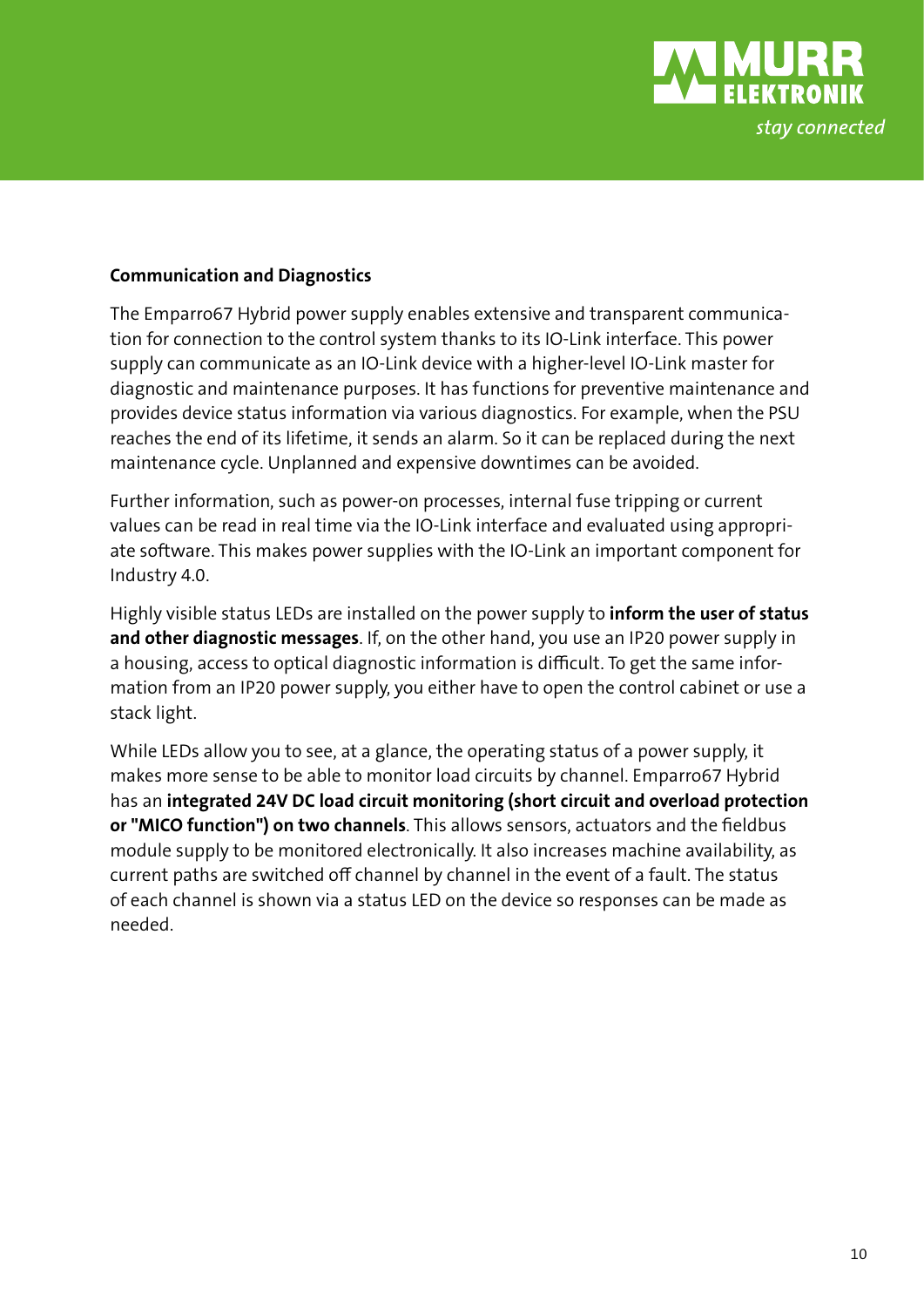

The channel granularity also reduces downtime. For example, if the actuator supply is interrupted due to a short circuit, overload or cable break, a connected

fieldbus module can continue to be supplied via the other channel. Error messages and diagnostic information are then transmitted via IO-Link or the digital alarm contact. This allows service visits to be planned immediately and eliminates the need for multiple trips to rectify different faults. Downtimes are reduced and the return on system investment is increased.

In addition to the monitoring function, Emparro67 Hybrid also enables channels to be switched on and off in a targeted manner. With this integrated switching function, a variety of applications can be implemented cost-effectively and efficiently, since you do not need a separate switching element.



*Emparro67 Hybrid User Interface*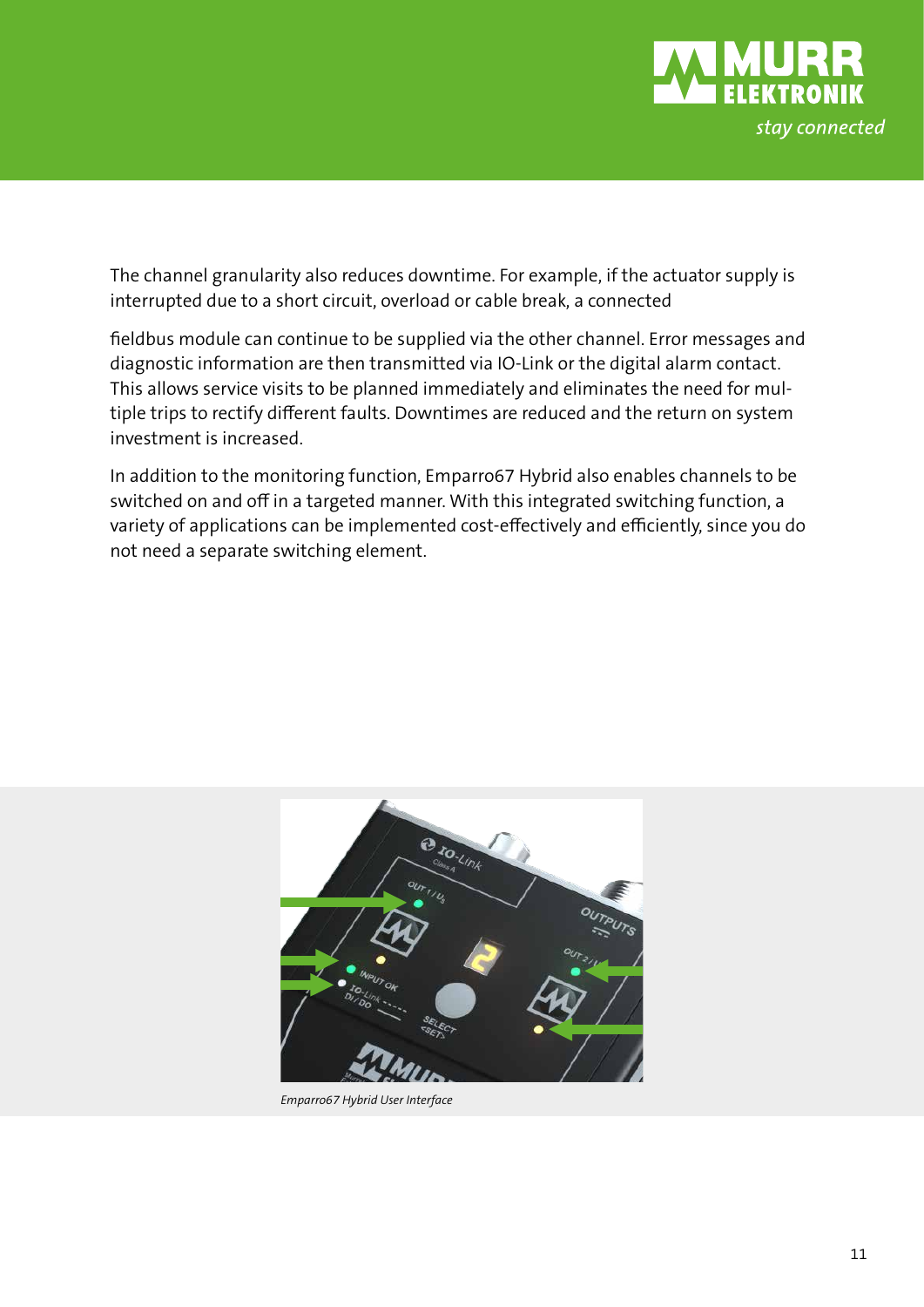

### **Special features for machine manufacturers and end customers**

Applications with a field based power supply offer some special features and options, the most important of which are summarized below.

#### **The 10 top features of a decentralized power supply**



| Terminal boxes are not needed with<br>an IP67 power supply                                                      |                | Power supplies can be placed in the<br>field, next to the consumer, saving<br>space and money                              |
|-----------------------------------------------------------------------------------------------------------------|----------------|----------------------------------------------------------------------------------------------------------------------------|
| The ability to use cables with a smaller<br>cross section reduces material costs                                | 4              | Plug-and-play installations simplify<br>cabling and eliminate wiring errors                                                |
| Switch-mode power supplies in the<br>field are easy to install and significant-<br>ly reduce installation costs |                | IP67 switch-mode power supplies<br>offer the end customer additional<br>diagnostics and maintenance benefits               |
| Using a decentralized power supply<br>concept makes future machine<br>expansions easier                         | $\overline{8}$ | IP67 switch-mode power supplies<br>reduce the space required in control<br>cabinets as well as the cooling<br>requirements |
| IO-Link communication gives users<br>a comprehensive look at the current<br>status of the machine or system.    |                | Integrated load circuit monitoring<br>ensures maximum machine<br>availability and selectivity                              |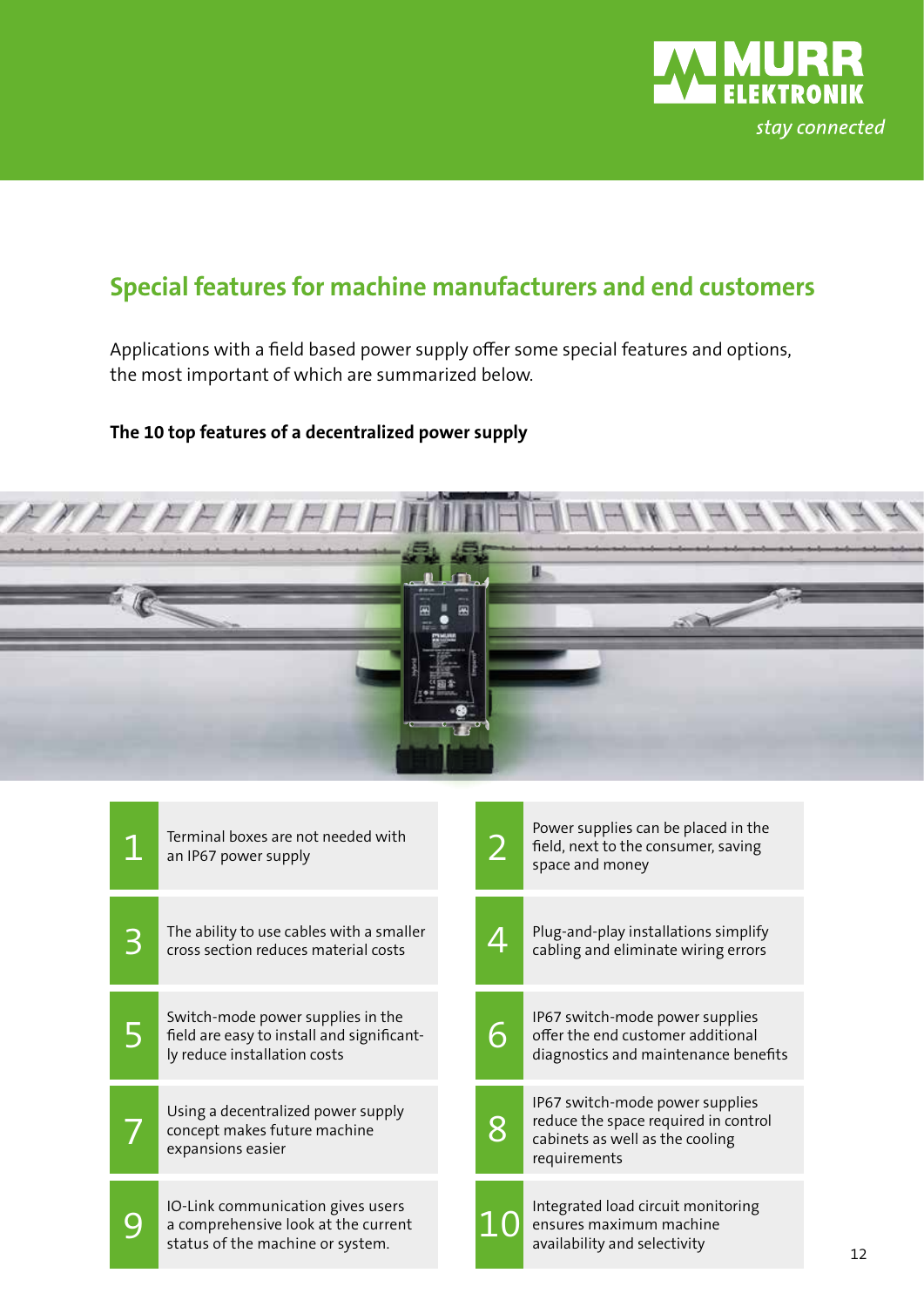

### **Industry Example: Early Adopters**



Many industry leaders rely on decentralized switch-mode power supplies. The early adopters recognized the advantages of moving the power supply to the field. In the automotive industry, IP67 power supplies are mounted directly on machines and systems. Decentralized power supplies are most frequently used in large systems like assembly plants or body shops. This allows smaller cables to be used and keeps line loss to a minimum saving energy and money. The basic machine structure, with its pre-wired and tested sub-modules, which is common in the automotive industry, can be easily implemented with IP67 power supplies. Subsystems can be independently tested and are only connected to the main machine during commissioning.

One focus of the automotive industry, the maximum availability of its production facilities, is implemented in a special way by IP67 switch-mode power supplies. By connecting the switch-mode power supplies in parallel, one power supply can replace another in the event in case of a failure. This reduces machine downtimes. Additionally it is very easy to add modules, like for example a robot cell. It enables a huge potential for the future, which offers even more value.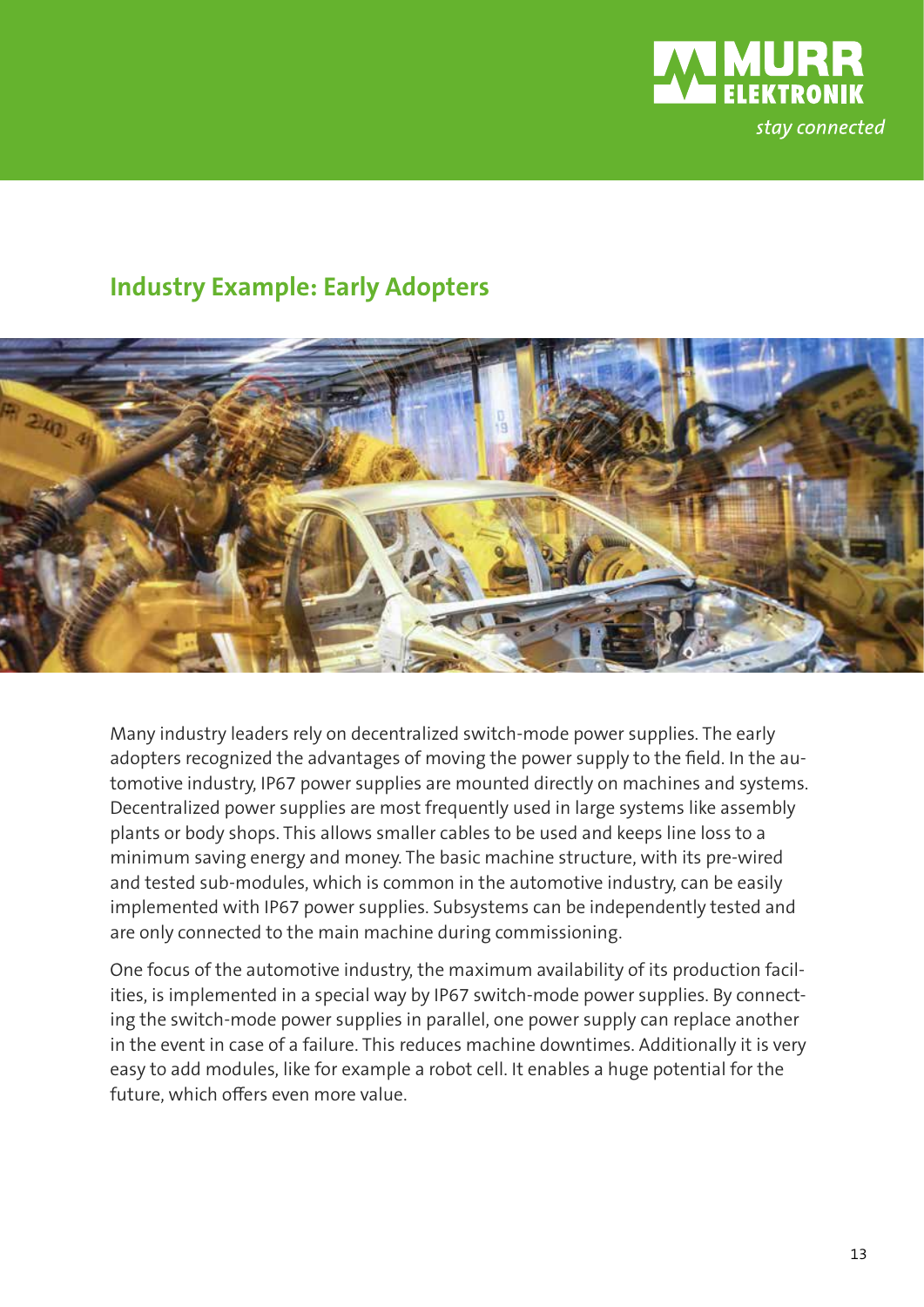



The **logistics industry** is confronted with ever-increasing plant expansion. There, too, you can see the advantages achieved by reducing line losses and the placing switchmode power supplies as close as possible to the load.

In logistics applications, decentralized switch-mode power supplies can be used to directly supply roller drives with power. Future expansions can be easily implemented, since the roller drives and the associated power supply can be modularly expanded. Also, these fully potted power supplies, with up to 50g shock resistance, are an ideal choice for meeting the shock and vibration requirements of a logistics application.